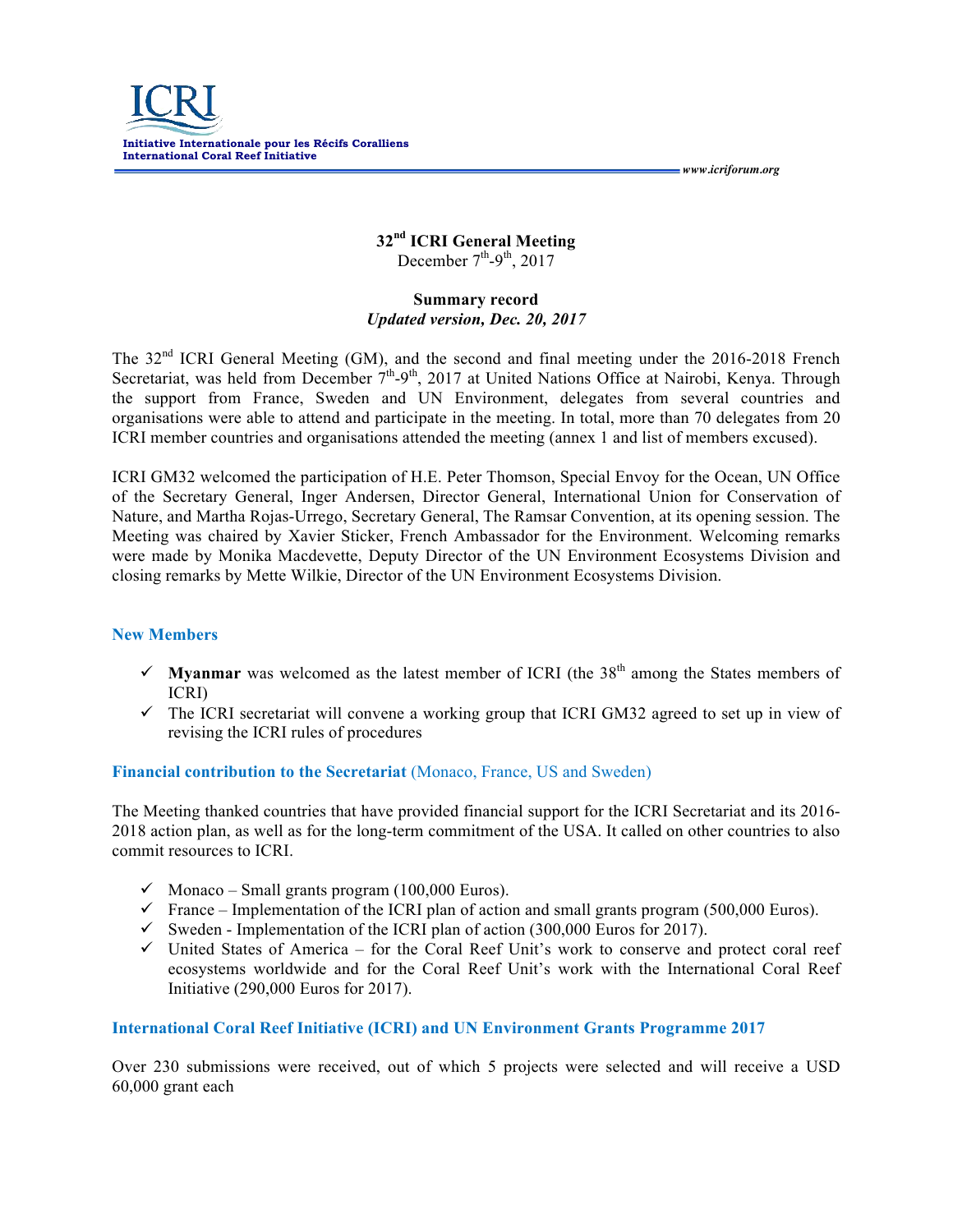

- $\checkmark$  Kenya Managing mangroves for climate change regulation and other ecosystem services
- $\checkmark$  Malaysia Including coral reef resilience and vulnerability to climate change in marine spatial planning
- $\checkmark$  Vanuatu Increasing resilience of traditional Marine Protected Areas
- $\checkmark$  Regional, Caribbean Innovative financing and legal mechanisms for reef restoration and emergency response in selected sites of the MAR Region
- $\checkmark$  New Caledonia A Seascape genomics approach to improve coral reefs conservation strategies against BLEaching (SABLE)

Out of the 230 submissions, 33 outstanding projects (annex 2) were compiled into a compendium and will be widely distributed to potential donors. They should be viewed as the first stage of a chain of projects deserving financial support. ICRI members are encouraged to share this compendium and, if possible, to support them.

## **Theme 1 – Help raise awareness on how coral reefs and related ecosystems help fight climate change**

*The purpose of this activity is to identify and map current international donor funding for sustainable management of coral reefs, mangroves and seagrass beds (including funding level as well as geographic, thematic and sectoral focus) and to identify gaps that may be addressed through future interventions and support efforts to mobilize donors for sustainable management of coral reefs, mangroves and seagrass beds.* 

- $\checkmark$  The ICRI secretariat will disseminate the outcome of this activity once it is achieved in the beginning of 2018. It will share its results with the donor community.
- $\checkmark$  All ICRI members are encouraged to submit additional information to the ICRI Secretariat on the projects that they fund or host.
- $\checkmark$  It was observed that the management of the database should be an ongoing activity of the ICRI Secretariat, and that should be included in the next ICRI plan of action if possible.
- $\checkmark$  Furthermore, ICRI GM32 adopted a recommendation on supporting investments in the natural infrastructure of reefs and mangroves to increase climate resilience (annex 3).

## **Theme 2 - Meet international requirements regarding coral reefs**

*Goal 1 - implement the resolution on the sustainable management of coral reefs adopted at the 2nd session of the United Nations Environment Assembly (May 2016)* 

- $\checkmark$  ICRI welcomed the creation of the advisory committee. The ICRI Secretariat looks forward to participating in its first meeting.
- $\checkmark$  The work, if possible, should be included in the next plan of action.

*Goal 2 - help meet the Sustainable Development Goals (SDG), in particular those relating to Goal 14 ("Conserve and sustainably use the oceans, seas and marine resources")*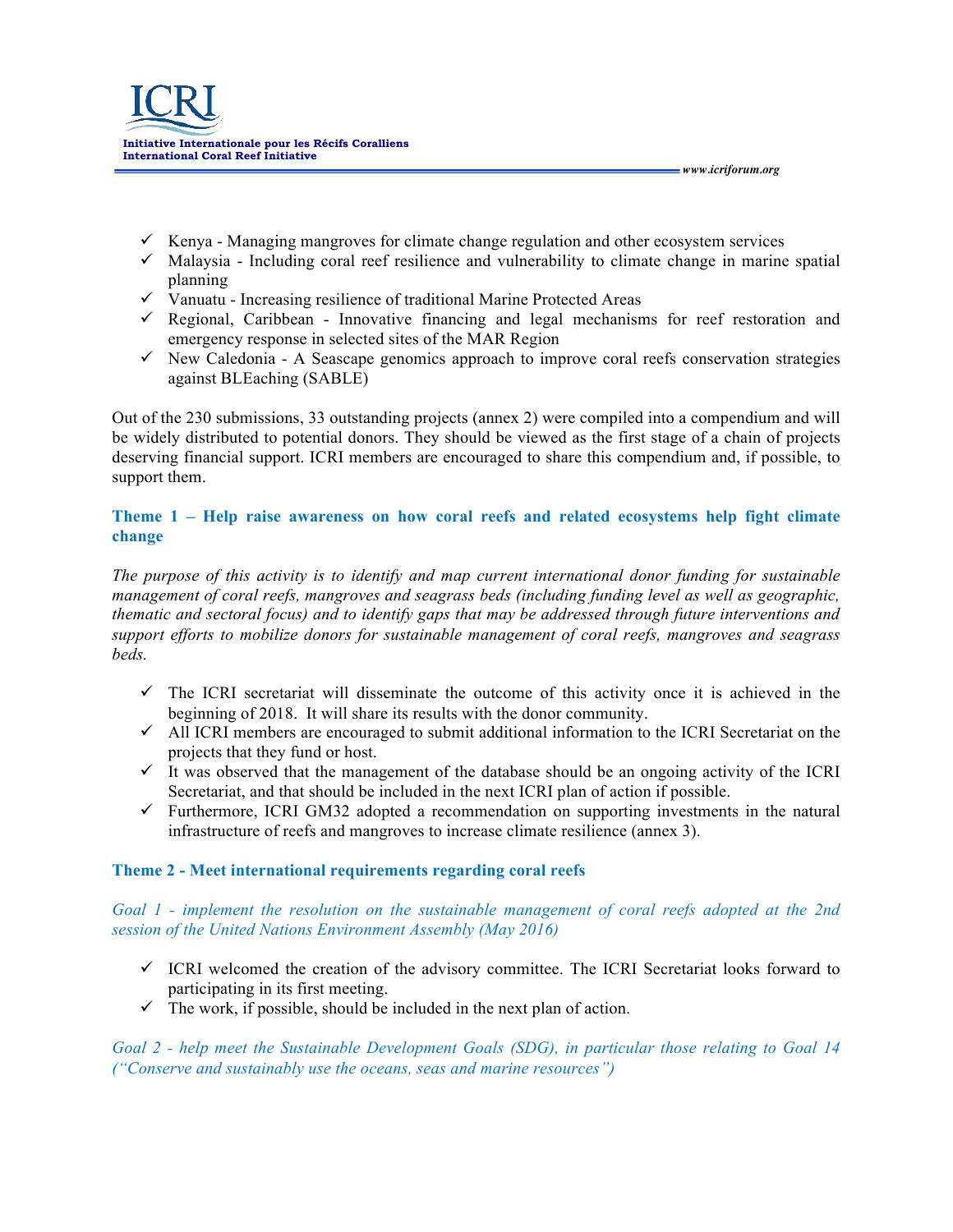

 $\checkmark$  ICRI GM32 commended the work done by UNEP-WCMC on behalf of ICRI in pursuance of its 2016-2018 action plan. It expressed their strong interest in the completion of that work as soon as possible in 2018.

#### *Other international actions*

 $\checkmark$  Communities of Ocean Action: Coral Reefs. Following up on UN Ocean Conference voluntary commitments

The GM positively noted the fact that ICRI has been nominated as a Focal Point, reflecting on the renewed visibility of ICRI.

 $\checkmark$  The 'Coral reef life declaration'

The attention of ICRI members was drawn on the declaration and on the possibility to still sign it.

### **Theme 3 - Help to reduce human threats to coral reefs and associated mangroves and seagrasses, by making greater use of regulatory tools**

*Goal 1- promote legal frameworks for the protection of coral reefs and associated mangroves and seagrasses, with quantified targets and effective enforcement to protect these ecosystems* 

The secretariat is developing summaries on national legal frameworks for the protection of coral reefs and associated ecosystems (based on the members' reports), for the attention of ICRI members. ICRI members are encouraged to submit information and review the data relating to their situation.

*Goal 2 - encourage a ban on plastic microbeads in cosmetic products* 

The meeting was updated on the follow-up ensured to ICRI GM31 recommendation on the use of microbeads in cosmetic products. Following the adoption of a Call for Action for SPREP Countries on Plastic Microbeads, other regions are encouraged to do the same.

*Goal 3 - improve regulation and enforcement to reduce direct anthropogenic damage due to dredging and physical alteration of reef structures* 

Adoption of a recommendation (annex 4)

*Goal 4 - promote the deployment of mooring devices limiting the mechanical destruction of coral reefs and seagrasses* 

Creation of an *Ad Hoc* Committee on "Green Marine Construction" (annex 5)

*Goal 5: review issues related to the impact of sunscreens and other endocrine disruptors on coral reefs, and encourage the production of sunscreens that are proven not to damage coral reefs*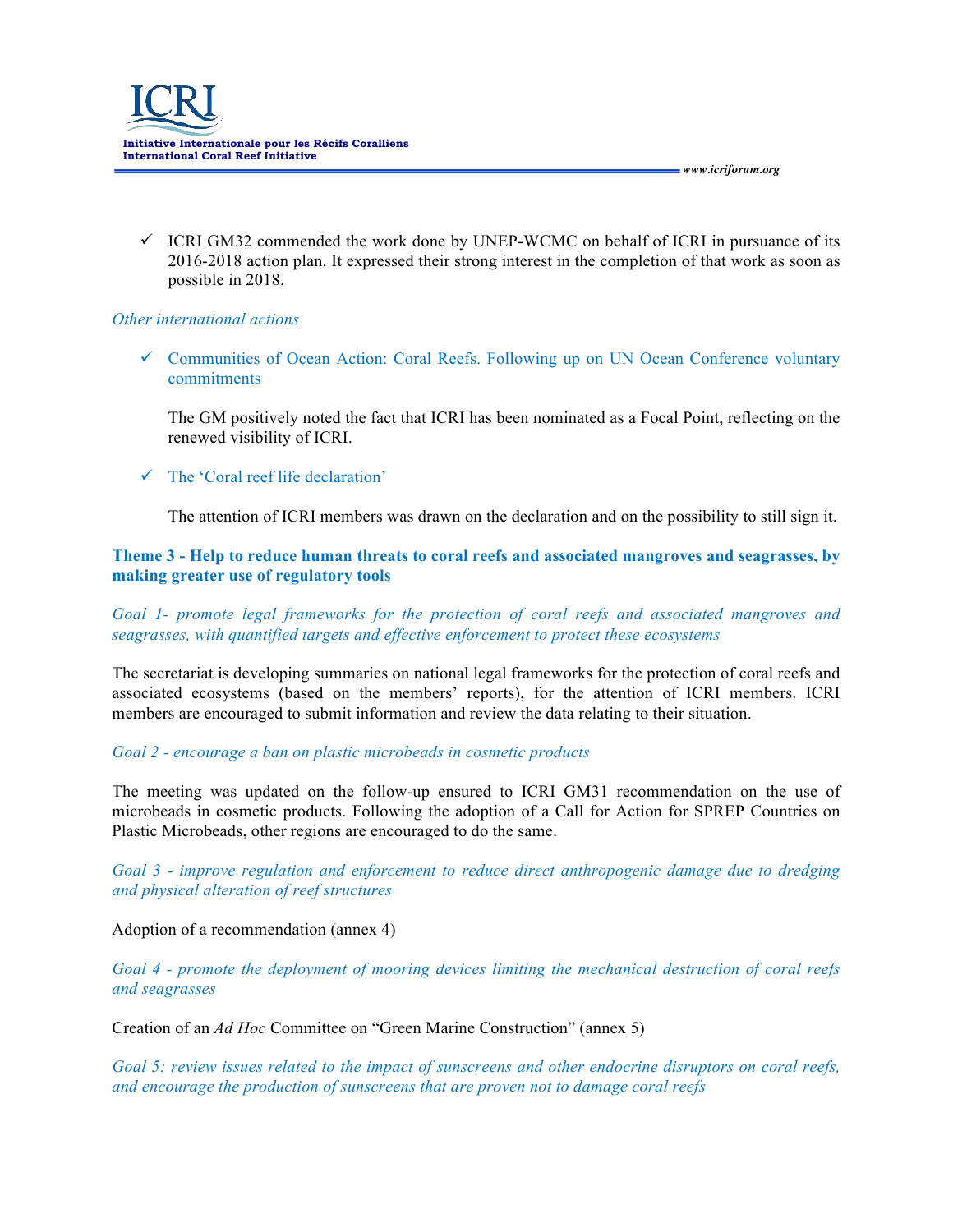

 $\checkmark$  The conclusions of the report were noted, as well as the fact that more science is needed on this topic.

 *www.icriforum.org* 

- $\checkmark$  ICRI members have been encouraged to draw the attention of their scientific institutions on the needs for more research in this area.
- $\checkmark$  Encouragements were given to the dissemination of good practices
- $\checkmark$  The policy brief on which ICRI GM32 was informed has been completed and will be shared with ICRI members after the Meeting

## **Theme 4 - Monitor the state of reefs in order to better manage them – Global Coral Reef Monitoring Network (GCRMN)**

## With regard to the **GCRMN coordination**:

- $\checkmark$  ICRI GM32 was updated on the work of a working group that was established earlier in 2017, in accordance with the 2016-2018 action plan. The working group plans to hold a meeting in early 2018. A consultant was hired to assist in its work.
- $\checkmark$  It was noted that the Australian Institute of Marine Science (AIMS) offered to host the global coordination of the GCRMN contingent on receiving appropriate financial support to reinvigorate the GCRMN
- $\checkmark$  The importance of involving the Regional Seas conventions was also acknowledged.

With regard to the issuance of **regional reports** on the status of the reefs, it was noted that very good progress was made in all the regions:

- $\checkmark$  The Western Indian Ocean report has been launched at the ICRI GM32;
- $\checkmark$  With regard to the Caribbean, GCRMN-Caribbean has been following up on the implementation of standardized data collection and analysis, with a view to updating the Caribbean Report by 2020
- $\checkmark$  The Pacific report will be launched in early 2018;
- $\checkmark$  Preparations for an East-Asia report, under the strong leadership of Japan, are also making good progress. ICRI GM32 also thanked several countries and institutions for committing to share their data and further cooperate.

With regard to the monitoring of **bleaching events**:

- $\checkmark$  It was noted that several countries currently implement the recommendation adopted at the ICRI GM 31, which include the development of monitoring program for bleaching events (France, Madagascar, Comoros). Other countries are encouraged to do the same
- $\checkmark$  The GCRMN should now follow up on this work (monitoring after bleaching events).

## **The latest Global GCRMN report was issued in 2008. In that context, it was suggested that ICRI GM consider the prospect of a new Global report by 2020.**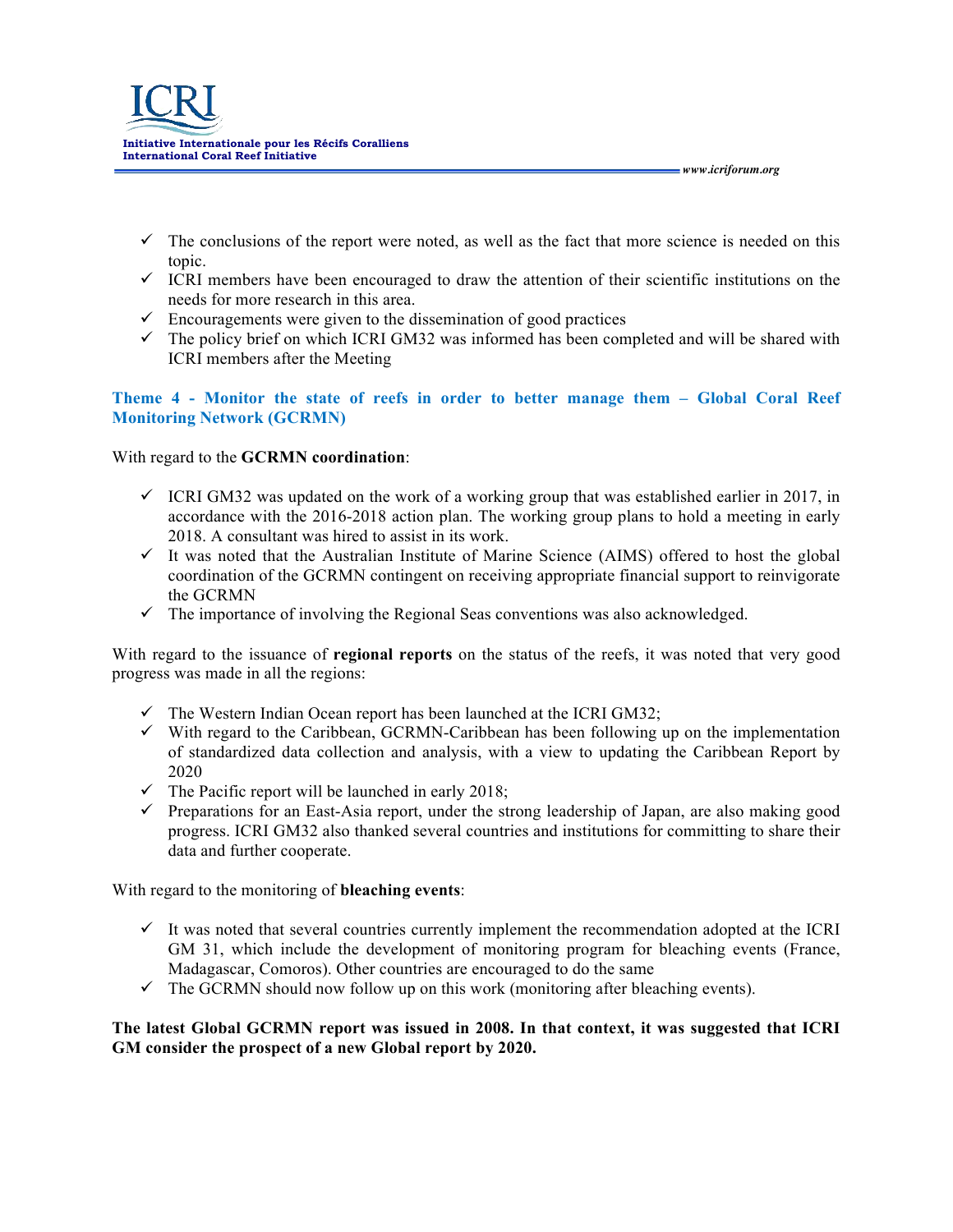

## **Theme 5 - Progress via education and the International Year of the Reef (IYOR) 2018**

- $\checkmark$  GM32 welcomed the contribution and expertise of The Ocean Agency for the IYOR 2018, in close cooperation with ICRI.
- $\checkmark$  GM32 also welcomed the contribution of the partners that The Ocean Agency intends to mobilize, including from the private sector.
- $\checkmark$  GM32 was briefed on the draft programme developed by The Ocean Agency for the IYOR 2018. In addition to sensitization to the status and importance of coral reefs, it was emphasized that the public communications campaign could also contribute to mobilizing financial resources for the protection and restoration of the reefs. The positive contribution that crowdfunding and philanthropy could make was highlighted. Inter alia, donors could be invited to 'adopt' projects that were eligible to the ICRI 2017 Small Grants Programme.
- $\checkmark$  GM32 noted that IYOR should not focus on coral reefs only, but that related ecosystems should also be included in the activities and public communications campaigns (including on the IYOR www.iyor2018.org website).
- $\checkmark$  ICRI Members are encouraged to develop national IYOR action plans, and that the IYOR should also be viewed as an opportunity to develop concrete actions and projects.

**The 3rd International Year of the Reef should be viewed as an opportunity to initiate a long-term campaign on raising awareness on coral reefs and related ecosystem (beyond 2018). In addition to raising awareness, this Year should be used to initiate or strengthen new partnerships, better involve the private sector and mobilize funding.**

#### **Australian Government's Innovation Facility**

The Australian Government hosted an interactive discussion to assist in the design of the Coral Reef Innovation Facility recently announced by Australia's Minister for Foreign Affairs. ICRI member's views were sought on: establishing an innovation group or network amongst interested ICRI members; running an exercise that would develop an innovation pathway or blueprint for coral reefs; and specific challenges or issues that would benefit from greater innovation in approaches. The Australian Government undertook to keep members informed of work under the Coral Reef Innovation Facility including specific opportunities to collaborate.

#### **Next ICRI Secretariat**

ICRI GM32 is welcoming the joint proposal by Monaco and Australia to host the next Secretariat. Further details, including possibly on an additional partner country, will be provided at a later stage.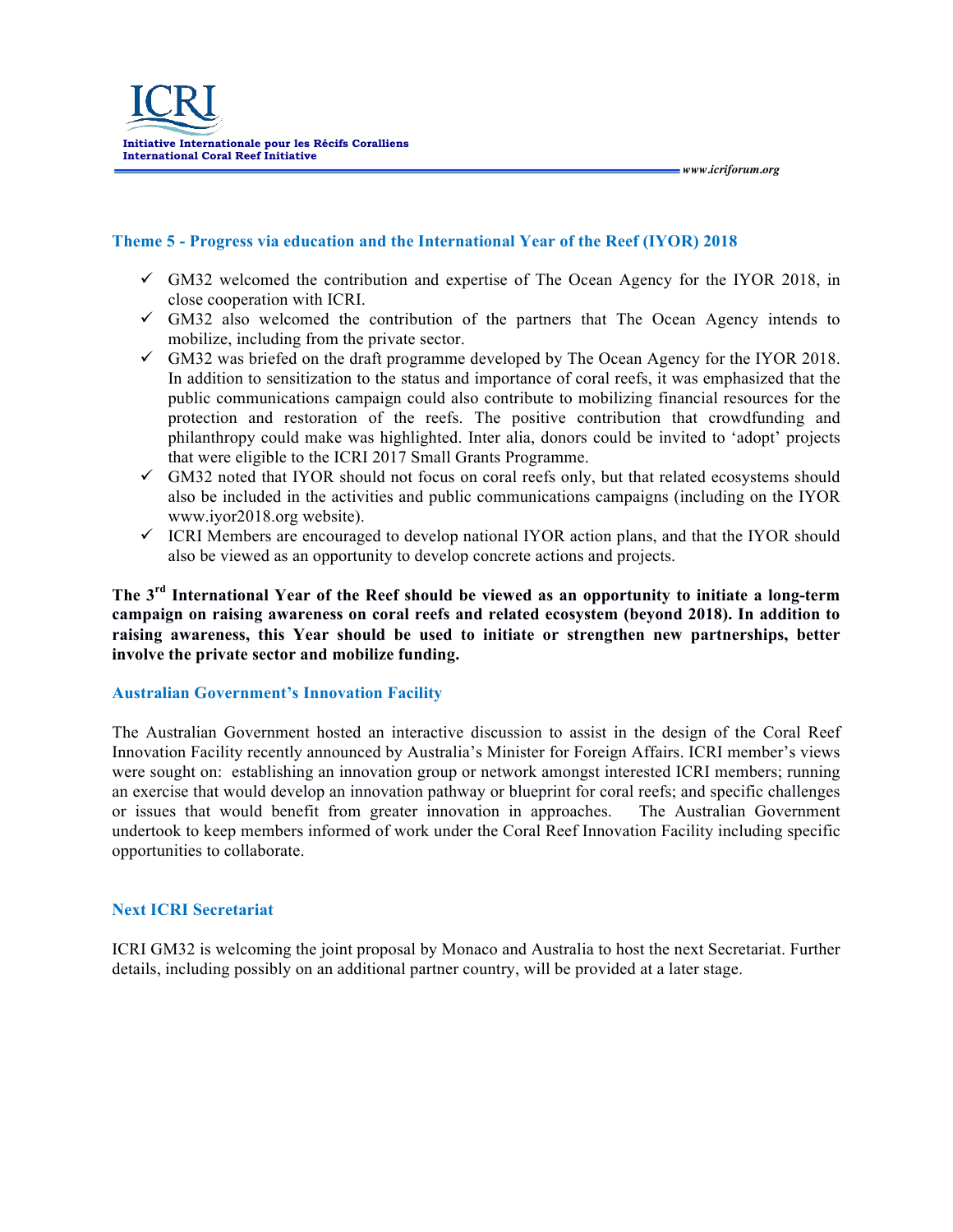| 32nd ICRI General Meeting<br>7-9 December 2017, Nairobi, Kenya      |                                 |                                                                                                                   |                                                  |  |
|---------------------------------------------------------------------|---------------------------------|-------------------------------------------------------------------------------------------------------------------|--------------------------------------------------|--|
|                                                                     |                                 | List of participants                                                                                              |                                                  |  |
| <b>ICRI Members</b>                                                 | Name                            | Position                                                                                                          | Email                                            |  |
| Australia / Australian Institute of Marine Science                  | David Souter                    | Research Manager                                                                                                  | D.Souter@aims.gov.au                             |  |
| Australia / Department of Foreign Affairs and Trade                 | Andrew Edge                     | Director of the Environment Unit, the Office of the Ambassador for the<br>Environment                             | Andrew.Edge@dfat.gov.au                          |  |
| Australia / Great Barrier Reef Marine Park Authority                | <b>Russell Reichelt</b>         | Chairman                                                                                                          | Ben.palmer@gbrmpa.gov.au                         |  |
| Australia / Great Barrier Reef Marine Park Authority                | <b>Ben Palmer</b>               | <b>International Business Manager</b><br>Heritage, International and Governance                                   | Ben.palmer@gbrmpa.gov.au                         |  |
| <b>Blue Ventures</b>                                                | <b>Ben Honey</b>                | <b>Digital Communications</b>                                                                                     | ben@blueventures.org                             |  |
| Colombia                                                            | Juana de Dios Murillo           | Colombia Embassy in Kenya / First Secretary                                                                       |                                                  |  |
| <b>CORDIO East Africa</b>                                           | David Obura                     |                                                                                                                   | dobura@cordioea.net                              |  |
| <b>CORDIO East Africa</b>                                           | Mishal Gudka                    | Coral reef scientist                                                                                              | mgudka@cordioea.net                              |  |
| Cuba                                                                | Ernesto Gómez Díaz              | Embajador de Cuba                                                                                                 | embajador@ke.embacuba.cu                         |  |
| <b>Dominican Republic</b>                                           | Ydalia Mercedes Acevedo Monegro | Ministerio de Medio Ambiente y Recursos Naturales                                                                 | ydalia.acevedo@ambiente.gob.do                   |  |
| France / CRIOBE                                                     | Serge Planes                    | Director                                                                                                          | planes@univ-perp.fr                              |  |
| France / CRIOBE                                                     | <b>Charlotte Moritz</b>         | Consultant                                                                                                        | charlotte.moritz@criobe.pf                       |  |
| France / ICRI                                                       | Xavier Sticker                  | Ambassador for the Environment                                                                                    |                                                  |  |
| France / ICRI                                                       | Nadia Deckert                   | Minister for Europe and Foreign Affairs                                                                           | nadia.deckert@diplomatie.gouv.fr                 |  |
| France / ICRI                                                       | Pascal Colin                    | Ministry of Overseas Territories                                                                                  | pascal.colin@outre-mer.gouv.fr                   |  |
| France / ICRI                                                       | Ludovic Schultz                 | Ministry for an ecological and solidary transition                                                                |                                                  |  |
| France / ICRI                                                       | Aurelie Thomassin               | Ministry for an ecological and solidary transition                                                                | aurelie.thomassin@developpement-durable.gouv.fr  |  |
| <b>Great Barrier Reef Foundation</b>                                | Theresa Fyffe                   | Director Projects & Partnerships                                                                                  | tfyffe@barrierreef.org                           |  |
| <b>Grenada Coral Reef Foundation</b>                                | Rolland Baldeo                  | Director                                                                                                          | rolandbaldeo@gmail.com                           |  |
| <b>Indian Ocean Commission</b>                                      | Said Ahamada                    | Expert en biodiversite marine et gestoin integree des Zones cotieres                                              | said.ahamada@coi-ioc.com                         |  |
| Indonesia                                                           | Mr. Hendra Yusran Siry          | Deputy Director for Mitigation and Adaptation of Climate Change, Ministry<br>of Marine and Fisheries of Indonesia | endrasiry@gmail.com                              |  |
| <b>Intrnational Atomic Energy Agency (IAEA)</b>                     | David OSBORN                    | DIRECTOR IAEA ENVIRONMENT LABORATORIES                                                                            | D.Osborn@iaea.org                                |  |
| <b>IUCN</b>                                                         | Inger Andersen                  | Director General                                                                                                  |                                                  |  |
| Japan                                                               | Takafumi Osawa                  | Biodiversity Policy Division, Nature conservation Bureau<br>Ministry of the Environment                           | TAKAFUMI_OSAWA@env.go.jp                         |  |
| Japan                                                               | Tadashi Kimura                  | Chief Researcher<br>Japan Wildlife Research Center (JWRC)                                                         | tkimura@jwrc.or.jp                               |  |
| Kenya                                                               | Judith Nyunja                   | Kenya Wildlife Service                                                                                            | judithnyunja@gmail.com                           |  |
| Kenya Marine and Fisheries Research Institute                       | James Kairo                     | Grantee / Chief Scientist                                                                                         | jkairo@kmfri.co.ke<br>gkairo@yahoo.com           |  |
| Korea                                                               | <b>Heung Sik PARK</b>           | Principal Research Scientist / Marine Ecosystem research center<br>Korea Institute of Ocean Science & Technology  | hspark@kiost.ac.kr                               |  |
| Malaysia / Ministry Of Natural Resources and Environment            | Mr Ab Rahim bin Gor Yaman       | Deputy Director General / Department Of Marine Park Malaysia / Ministry (abrahim@nre.gov.my                       |                                                  |  |
| <b>MAR Fund</b>                                                     | Claudia Ruiz                    | Grantee                                                                                                           | cruiz@marfund.org                                |  |
| Monaco                                                              | Wilfrid Deri                    | Senior Officer/Ministry of Foreign Affairs                                                                        | wderi@gouv.mc                                    |  |
| Monaco                                                              | Didier Zoccola                  | Chargé de recherche<br>Centre Scientifique de Monaco                                                              | zoccola@centrescientifique.mc                    |  |
| Myanmar                                                             | <b>Toe Toe Aung</b>             | Aissistant Director / Forest Deprtment / Ministry of Natural Resources and toeaung02@gmail.com                    |                                                  |  |
| <b>Nairobi Convention</b>                                           | Dixon Waruinge                  | Executive Secretary                                                                                               | dixon.waruinge@unep.org                          |  |
| <b>New Caledonia</b>                                                | Anne-Claire Goarant             | Advisor Multilateral Cooperation                                                                                  | anne-claire.goarant@gouv.nc                      |  |
| Ramsar                                                              | Maria Rivera                    |                                                                                                                   | RIVERA@ramsar.org                                |  |
| Ramsar                                                              | Martha Rojas-Urrego             | Secretary General                                                                                                 |                                                  |  |
| Regional Activity Centre for Specially Protected Areas and Wildlife | Lucie Labbouz                   | Program coordinator - Assistant Director                                                                          | lucie.labbouz.carspaw@guadeloupe-parcnational.fr |  |
| <b>Republic of Maldives / Marine Research Centre</b>                | Rilwan Yoosuf                   |                                                                                                                   | yrilwan@mrc.gov.mv                               |  |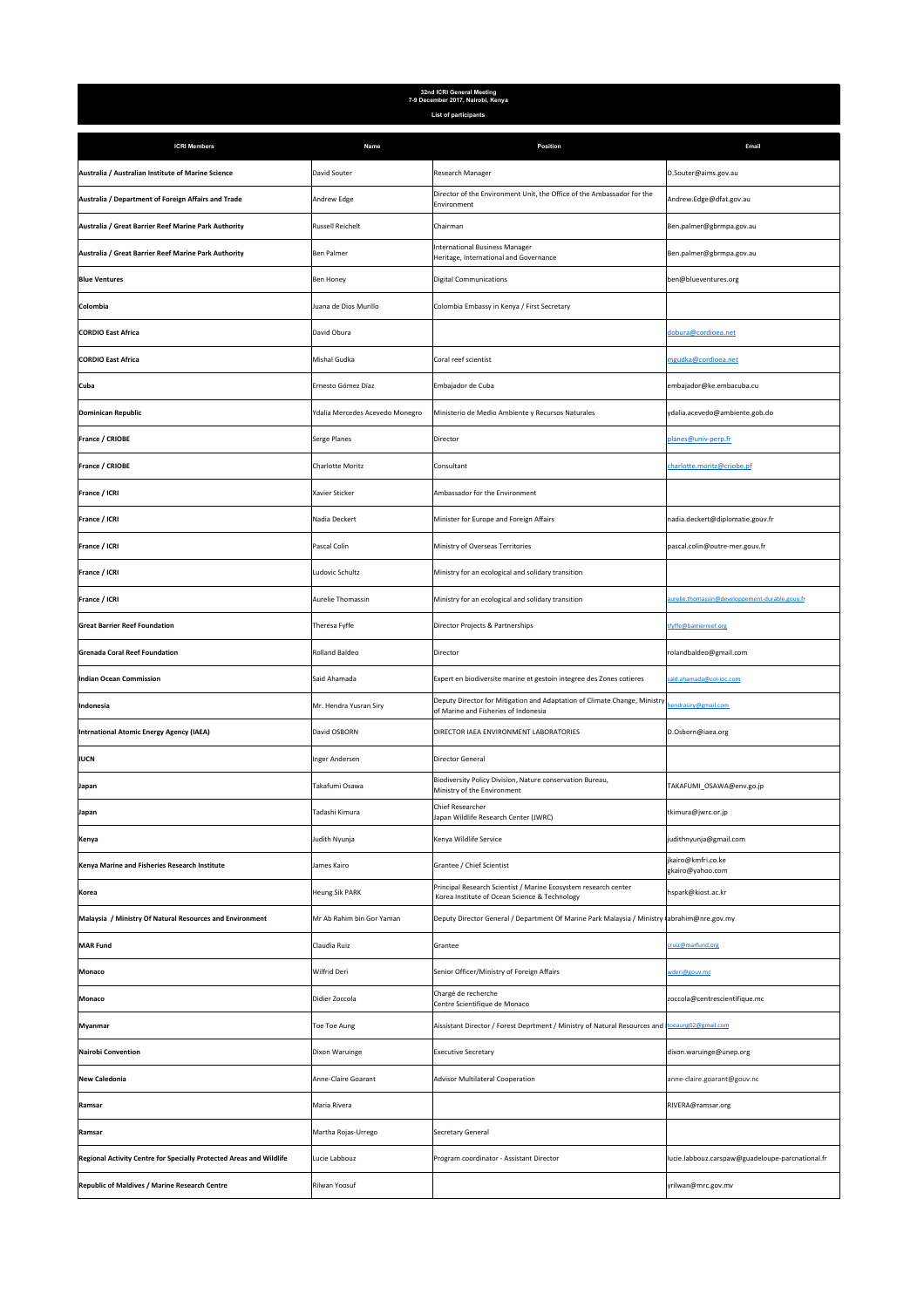| <b>Science and Conservation of Fish Aggregations (SCRFA)</b>              | Jan Robinson            |                                                                                                   | janrobinson71@gmail.com                              |
|---------------------------------------------------------------------------|-------------------------|---------------------------------------------------------------------------------------------------|------------------------------------------------------|
| Secretariat of the Pacific Regional Environment Programme (SPREP)         | Warren Lee Long         | <b>Coastal and Marine Adviser</b>                                                                 | warrenl@sprep.org                                    |
| Secretariat of the Pacific Regional Environment Programme (SPREP)         | Mathilde Kraft          | <b>Coastal and Marine Assistant</b>                                                               | mathilde.kraft@gmail.com                             |
| South Asia Co-operative Environment Programme (SACEP)                     | Muhammad Khurshid       | Director General                                                                                  | khurshid@sacep.org                                   |
| Sri Lanka                                                                 | Anzul Banu Jhan         | Sri Lanka High Commission                                                                         | slhckeny@africaonline.co.ke<br>anzul.jhan@mfa.gov.lk |
| Sweden                                                                    | Jorid Fjeld Hammersland | Deputy Director / Ministry of Environment and Energy                                              | jorid.hammersland@regeringskansliet.se               |
| <b>Thailand</b>                                                           | Niphon Phongsuwan       | Research specialist on Marine and Coastal Ecology,<br>Department of Marine and Coastal Resources  | nph1959@gmail.com                                    |
| <b>The Nature Conservancy</b>                                             | Petra MacGowan          | Program Manager                                                                                   | macgowan@tnc.org                                     |
| <b>The Ocean Agency</b>                                                   | <b>Richard Vevers</b>   | Founder and CEO                                                                                   | richard@theoceanagency.org                           |
| The Ocean Agency                                                          | Stephanie Roach         | Senior Program Manager                                                                            | stephanie@theoceanagency.org                         |
| The Reef-World Foundation                                                 | James Harvey            | <b>Operations Manager</b>                                                                         | jj@reef-world.org                                    |
| <b>UN Environment</b>                                                     | Gabriel Grimsditch      | Programme Management Officer / Marine and Coastal Ecosystems Branch<br><b>Ecosystems Division</b> | Gabriel.Grimsditch@unep.org                          |
| <b>UN Environment</b>                                                     | Monika Macdevette       | Deputy Director of the UN Environment Ecosystems Division                                         |                                                      |
| <b>UN Environment</b>                                                     | Sam Barratt             | Chief of advocacy and campaigns                                                                   | Sam.Barratt@unep.org                                 |
| <b>UN Environment</b>                                                     | Mette Wilkie            | Director of the UN Environment Ecosystems Division                                                |                                                      |
| <b>UN Environment</b>                                                     | Jerker Tamelander       | COBSEA Coordinator a.i.<br>Head, Coral Reef Unit                                                  | tamelander@un.org                                    |
| <b>UN Environment</b>                                                     | Ole Vestergaard         | Programme Manager / Marine and Coastal Ecosystems Branch<br><b>Ecosystems Division</b>            | Ole.Vestergaard@unep.org                             |
| <b>UN Environment World Conservation Monitoring Centre</b><br>(UNEP-WCMC) | <b>Hazel Thornton</b>   |                                                                                                   | hazel.thornton@unep-wcmc.org                         |
| <b>United Kingdom</b>                                                     | John Clorley            | Head - International Marine Environment; Departmnet fo<br>Environment, Food and Rural Affairs     | John.Clorley@defra.gsi.gov.uk                        |
| <b>United Nations Secretary-General (UNSG)</b>                            | Peter Thomson           | UNSG's Special Envoy for the Ocean                                                                |                                                      |
| <b>United State of America</b>                                            | Stephanie W. Aktipis    | Foreign Affairs Officer / Office of Conservation and Water<br>U.S. Department of State            | AktipisS@state.gov                                   |
| <b>United State of America</b>                                            | Jason Philibotte        | Program Manager / NOAA CRCP                                                                       | jason.philibotte@noaa.gov                            |
| <b>United State of America</b>                                            | Jennifer Koss           | Director, NOAA Coral Reef Conervation Program                                                     | JENNIFER.KOSS@NOAA.GOV                               |
| University of California Sana Cruz                                        | <b>Erin McCreless</b>   |                                                                                                   | emccrele@ucsc.edu                                    |
| <b>Wildlife Conservation Society</b>                                      | Caleb McClennen         | Vice President, Global Conservation                                                               | cmcclennen@wcs.org                                   |
| <b>WWF</b>                                                                | Jared Bosire            | Conservation Director, WWF Kenya                                                                  | bosire@wwfkenva.org                                  |
| <b>Members excused</b>                                                    |                         |                                                                                                   |                                                      |

| <b>Brazil</b>                                                                                              |
|------------------------------------------------------------------------------------------------------------|
| Egypte                                                                                                     |
| <b>Global Environment Facility</b>                                                                         |
| Indonesia                                                                                                  |
| Secretariat of the Convention on Biological Diversity                                                      |
| <b>Seychelles</b>                                                                                          |
| <b>The World Bank</b>                                                                                      |
| The Regional Organization for the Conservation of the Environment in the Red Sea and Gulf of Aden (PERSGA) |
| <b>UNDP</b>                                                                                                |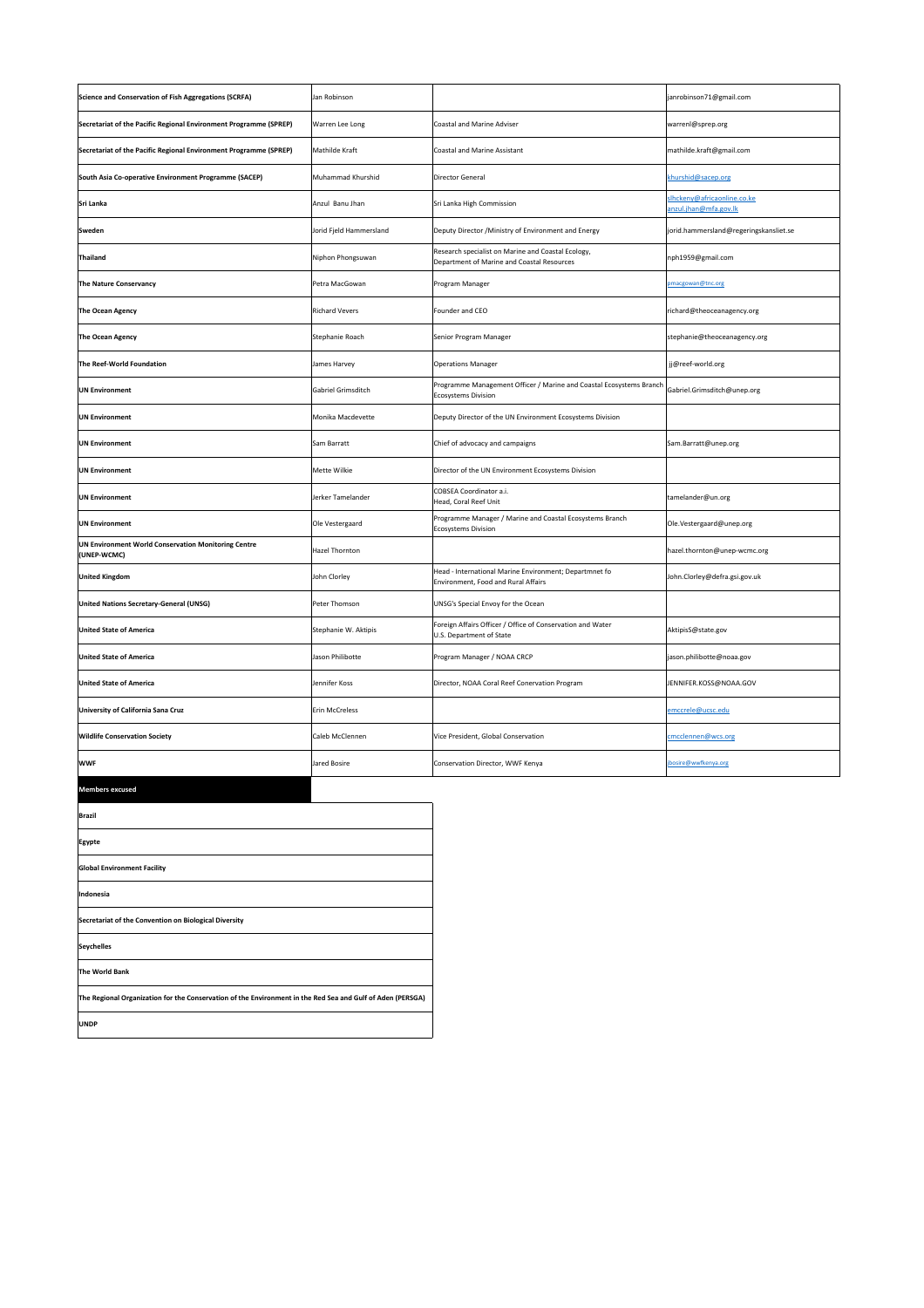| <b>Applicant</b>                                                 | <b>Location</b>                             | Project                                                                                                                                                                                                                               |  |  |
|------------------------------------------------------------------|---------------------------------------------|---------------------------------------------------------------------------------------------------------------------------------------------------------------------------------------------------------------------------------------|--|--|
|                                                                  | <b>Community &amp; Communication</b>        |                                                                                                                                                                                                                                       |  |  |
| Department of<br><b>Fisheries</b>                                | Saint Lucia                                 | Saint Lucia's Call to Action for Coral Reefs Conservation                                                                                                                                                                             |  |  |
| Corals for conservation                                          | Kiribati<br>(possible Fiji $\&$<br>Vanuatu) | Reefs of Hope-Restoring corals to severely impacted reefs<br>through propagation of bleaching-resistant corals, no-take<br>MPAs, and building resilience within reef-dependent<br>communities via sustainable non-fishing livelihoods |  |  |
| <b>SEEDO</b>                                                     | Tanzania                                    | Community Based Marine Ecosystems (coral reefs and<br>mangroves) Protection in Tanga Region                                                                                                                                           |  |  |
| Sustainable<br>international Mexico                              | Mexico                                      | The MARI Mesoamerican Reef Citizen Science program                                                                                                                                                                                    |  |  |
| <b>ICSEM SL</b>                                                  | Colombia &<br>Jamaica                       | Resilience and social adaption to climate change impacts on<br>coral reefs in Caribbean countries                                                                                                                                     |  |  |
| <b>MICS</b>                                                      | Marshall Islands                            | Ajeltake Community Introduction to the "Reimaanlok"<br>Community-Based Management Plan                                                                                                                                                |  |  |
| Oma Tafua                                                        | Niue                                        | Coral Reef Project Niue                                                                                                                                                                                                               |  |  |
| Enterprise & market mechanisms                                   |                                             |                                                                                                                                                                                                                                       |  |  |
| Emae Makatu<br>Community                                         | Vanuatu, Fiji &<br>Solomon Islands          | The sustainable management of traditional marine protected<br>ecosystems (reefs, mangroves and seagrass) and genetic<br>biodiversity                                                                                                  |  |  |
| <b>WRCT</b>                                                      | Sri Lanka                                   | Enhancing Coral Reef Resilience through Research and<br>Collaborative Resource Management.                                                                                                                                            |  |  |
| Reef World                                                       | Dominican<br>Republic                       | The Green Fins approach to managing a sustainable marine<br>tourism industry in the Caribbean                                                                                                                                         |  |  |
| <b>UNAM</b>                                                      | Mexico                                      | Development of a sustainable land-based aquaculture<br>system aiming to reduce human pressure on coral reefs,<br>seagrass beds and mangroves in the Mexican Caribbean                                                                 |  |  |
| <b>UFRN</b>                                                      | <b>Brazil</b>                               | Pledging sustainable parrotfish fishing for reef patch areas<br>protection                                                                                                                                                            |  |  |
| Corcovado                                                        | Costa Rica                                  | <b>OSA Coral Reef Conservation Project</b>                                                                                                                                                                                            |  |  |
| Governance & Compliance                                          |                                             |                                                                                                                                                                                                                                       |  |  |
| Ghizo Environmental<br>Livelihood<br>Conservation<br>Association | Solomon Islands                             | Empowering the Ghizo community to take charge of<br>protecting their coral reefs, mangroves and seagrasses in the<br>fight against climate change                                                                                     |  |  |

# **Annex 2 - 33 outstanding projects**

 *www.icriforum.org*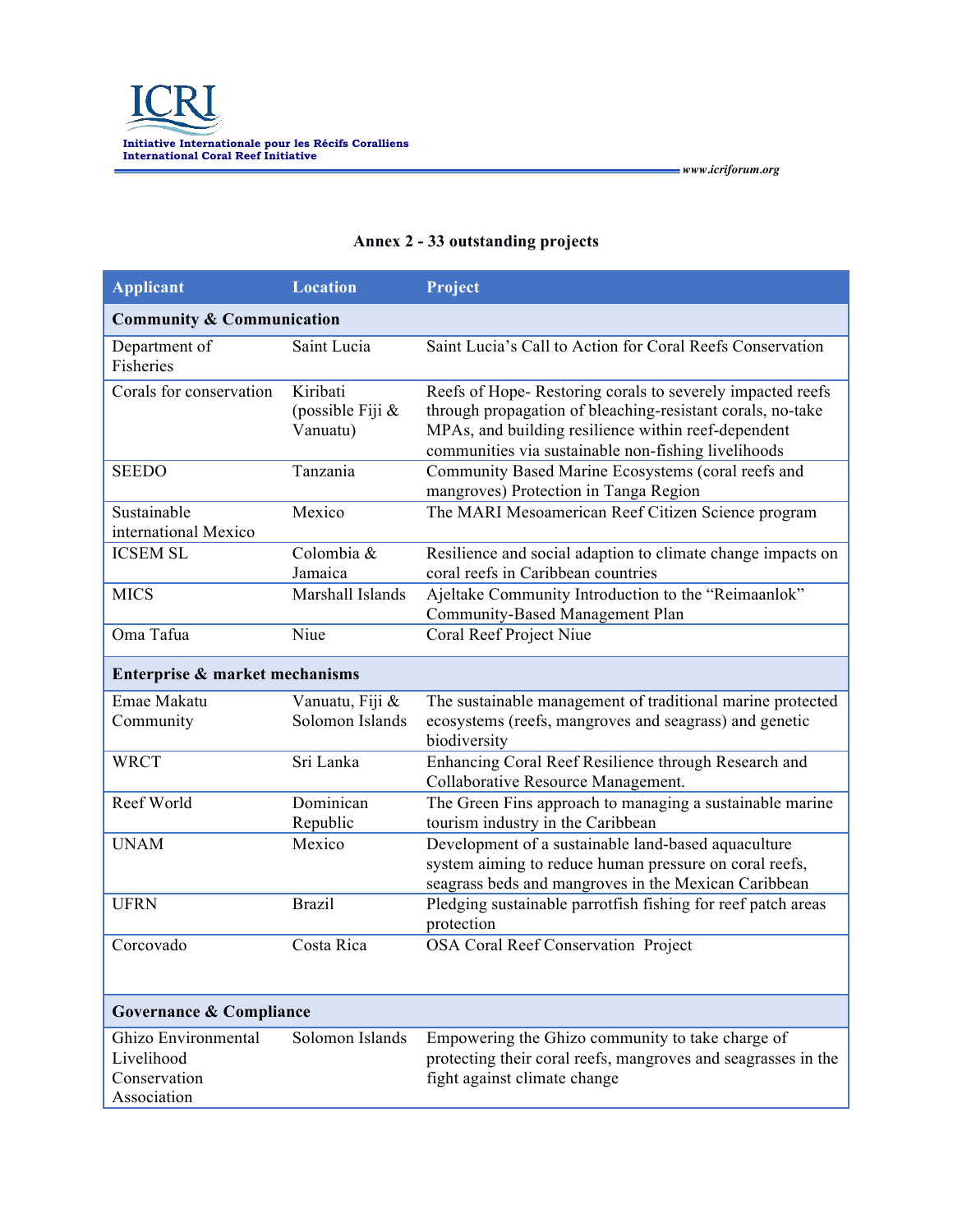

| Konsorsium Mitra<br>Bahari Papua Barat       | Indonesia           | Sorong Regency Marine Protected Area Initiative in the<br>Bird's Head Seascape Papua, Indonesia                                                                                                            |
|----------------------------------------------|---------------------|------------------------------------------------------------------------------------------------------------------------------------------------------------------------------------------------------------|
| Marine Conservation<br>Cambodia              | Cambodia            | Deployment of conservation and anti-trawling structures in<br>the framework of the 2nd MFMA in Cambodia                                                                                                    |
| Institute for<br>socioecological<br>research | Puerto Rico         | Rapid assessment of coral reef habitats of Barbuda after<br>hurricane Irma: the baseline for a restoration program                                                                                         |
| <b>Reef Conservation</b>                     | Mauritius           | Building the resilience of coral reefs and local communities<br>in Voluntary Marine Conservation Areas in Mauritius                                                                                        |
| Local management                             |                     |                                                                                                                                                                                                            |
| Seychelles National<br>Parks Authority       | Seychelles          | Certification of Peer Trainers in Effective Management of<br>Coral Reefs, Seagrass Beds, Mangroves, & Beaches in<br>Marine Protected Areas of the Western Indian Ocean                                     |
| IRD Madagascar                               | Madagascar          | Status and recovery capacities of coral communities to<br>climate change and anthropogenic stresses in Toliara,<br>southwest Madagascar                                                                    |
| Equilibrio Azul                              | Ecuador             | Rocky and Coral Reef research, protection and restoration,<br>through local apnea fisherman involvement in Machalilla<br>National Park, Ecuador.                                                           |
| <b>GOAL</b> international                    | Honduras            | Resilience of the Blue Economy: Sustainable and inclusive<br>Fisheries in the Coastal ecosystem of Guimoreto and<br>Bacalar in the Northern of Honduras                                                    |
| <b>Sanctuary Owners</b><br>Association       | Mozambique          | Ecological monitoring and evaluation of a multi-habitat<br>seascape in the Western Indian Ocean to promote<br>collaboration between conservation areas and affected<br>communities                         |
| <b>WCS</b>                                   | <b>Belize</b>       | Improving coral reef management by determining primary<br>stressors responsible for coral bleaching at a remote<br>Caribbean atoll                                                                         |
| <b>Research &amp; Monitoring</b>             |                     |                                                                                                                                                                                                            |
| Ucal, SantaCruz, TNC                         | Mexico              | High-resolution assessment of the economic benefits of<br>coral reef management for flood risk reduction provided by<br>the Mesoamerican Reef in Quintana Roo, Mexico, and<br>identification of priorities |
| <b>IRCP</b>                                  | French<br>Polynesia | First acoustic monitoring of coral reef's biodiversity                                                                                                                                                     |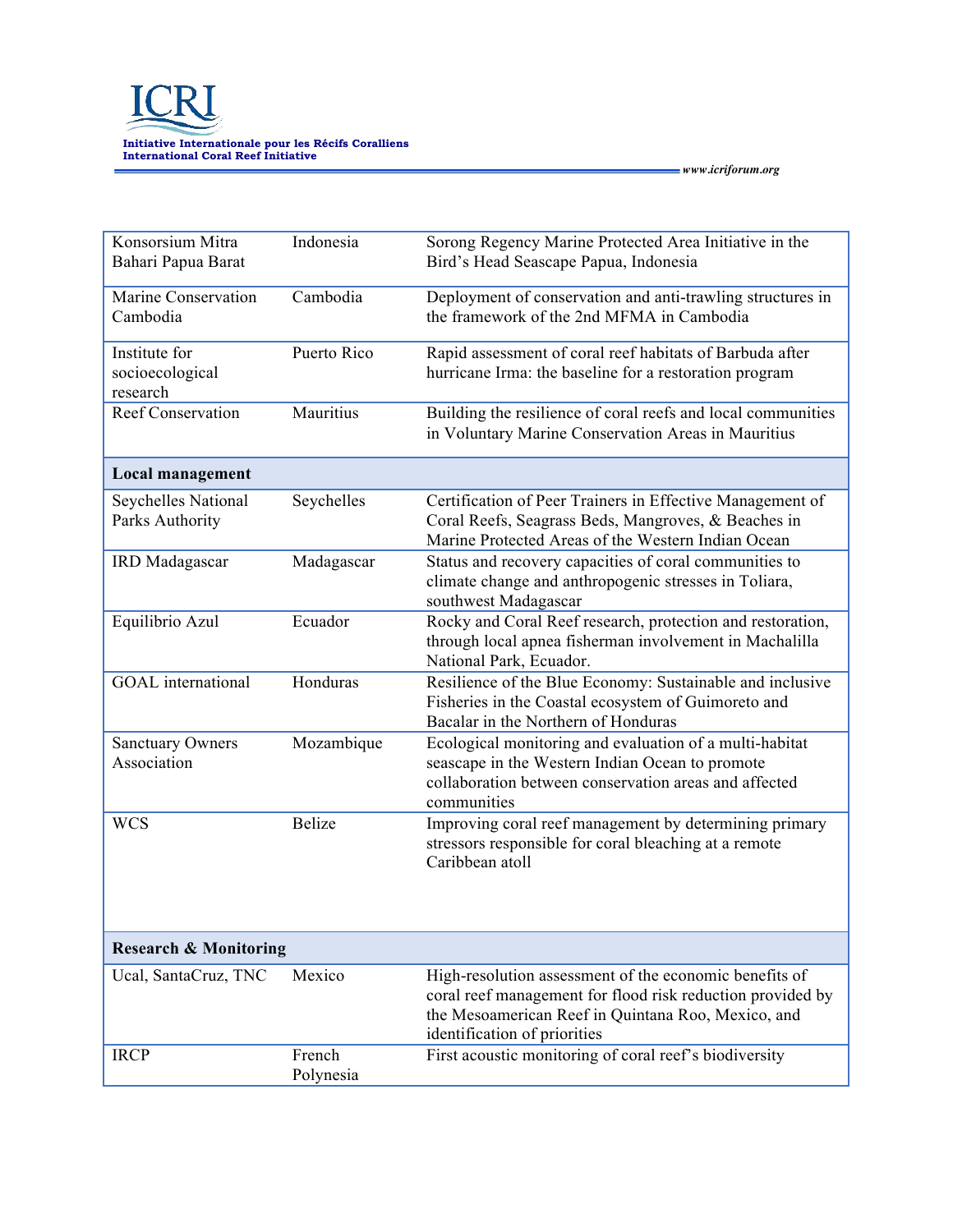| <b>OMMM</b>                              | Martinique,<br>French West<br>Indies | Deep lionfish populations and associated unexplored<br>mesophotic reefs of Martinique, French West Indies                                              |
|------------------------------------------|--------------------------------------|--------------------------------------------------------------------------------------------------------------------------------------------------------|
| <b>CRIOBE</b>                            | French<br>Polynesia                  | "HIDDENCORALS". We protect what we know:<br>Unravelling the hidden world of Polynesian coral reefs in<br>the twilight zone to enhance their protection |
| Palau International<br>Coral Reef Centre | Palau                                | Developing coral reef indicators to evaluate recovery<br>potential after catastrophic coral mortality                                                  |
| <b>CUFR</b>                              | Mozambique                           | Mesophotic Ecosytem Coral Investigation in Mayotte and<br>Mozambique (MECIM)                                                                           |
| <b>PCR</b>                               | <b>Brazil</b>                        | Effects of depth on coral reef communities: testing insights<br>of a "deep refuge hypotheses" in the South Atlantic for the<br>first time              |
| Macquarie University                     | Tanzania &<br>Kenya                  | From Ridge to Reef: An Ecosystem Based Approach to<br><b>Biodiversity Conservation in East Africa</b>                                                  |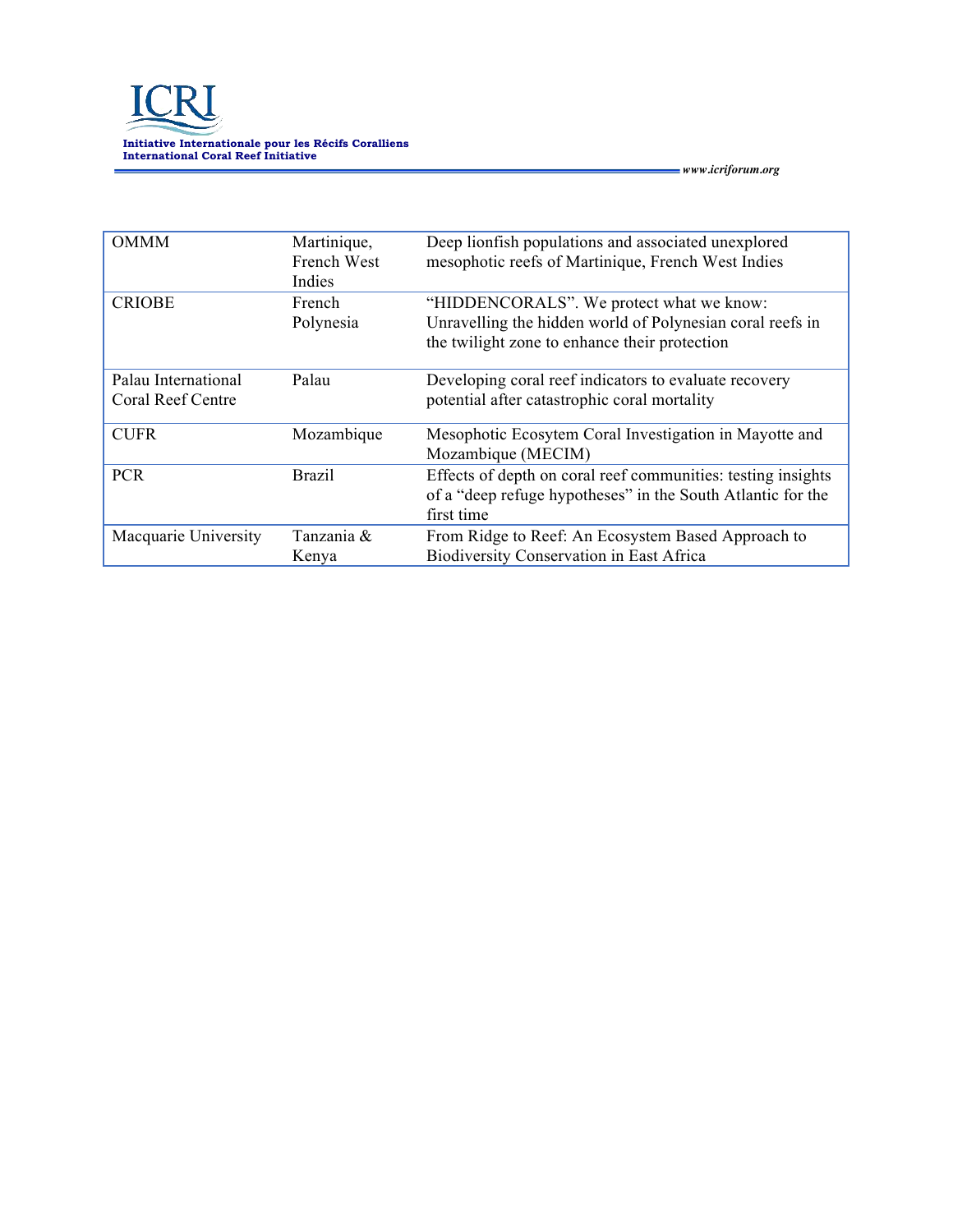## **Annex 3**

## **Recommendation for supporting investments in the natural infrastructure of reefs and mangroves to increase climate resilience**

*Adopted on December 9th 2017, at the 32nd ICRI General Meeting (Nairobi, Kenya)*

*Recognizing* that coastal zones are the **areas with the highest population density on the planet**;

*Concerned* that coastal communities and infrastructure are increasingly at risk from **storm impacts, which can be exacerbated by** climate change**, including heavy rainfall and storm surge**;

*Recognizing* that scientists and the insurance industry have found that reef and mangrove restoration are among the most cost-effective actions for coastal adaptation in island states<sup>1</sup>;

**Recognizing** that reefs reduce up to 97 percent of wave energy that would otherwise hit coastlines<sup>2</sup>, averting tens to hundreds of millions of dollars in flood damages every year for many nations<sup>3</sup>;

*Recognizing* that mangroves have been found to reduce flood damages to people and property by 25%  $annually<sup>4</sup>$ ;

*Recalling* the ICRI Decision on Reef Restoration (2001)**;**

*Noting* that about 3% of the value of coastal investments are dedicated to conserving and restoring coastal ecosystems including reefs and mangroves, known as natural infrastructure<sup>5</sup>;

*Noting* that **a significant amount** of global spending on both gray and natural infrastructure in coastal regions comes from national governments and multilateral institutions such as the Global Environment Facility, the World Bank, and regional development banks.

## **The International Coral Reef Initiative**

*Commends* previous investments in reef and mangrove restoration that have improved ecosystem health and climate resilience;

## *Recognizes* **that restoration should only be undertaken once current threats to coral reefs and mangrove forests have been addressed and reduced;**

DOI: https://doi.org/10.15351/2373-8456.1069

 $<sup>1</sup>$  (CCRIF 2011, Ferrario et al. 2014)</sup>

 $2$  (Ferrario et al. 2014)

<sup>3</sup> (MOW 2016)

<sup>4</sup> (World Bank 2017)

<sup>5</sup> McCreless, Erin and Beck, Michael W. (2016) "Rethinking Our Global Coastal Investment Portfolio," *Journal of Ocean and Coastal Economics*: Vol. 3: Iss. 2, Article 6.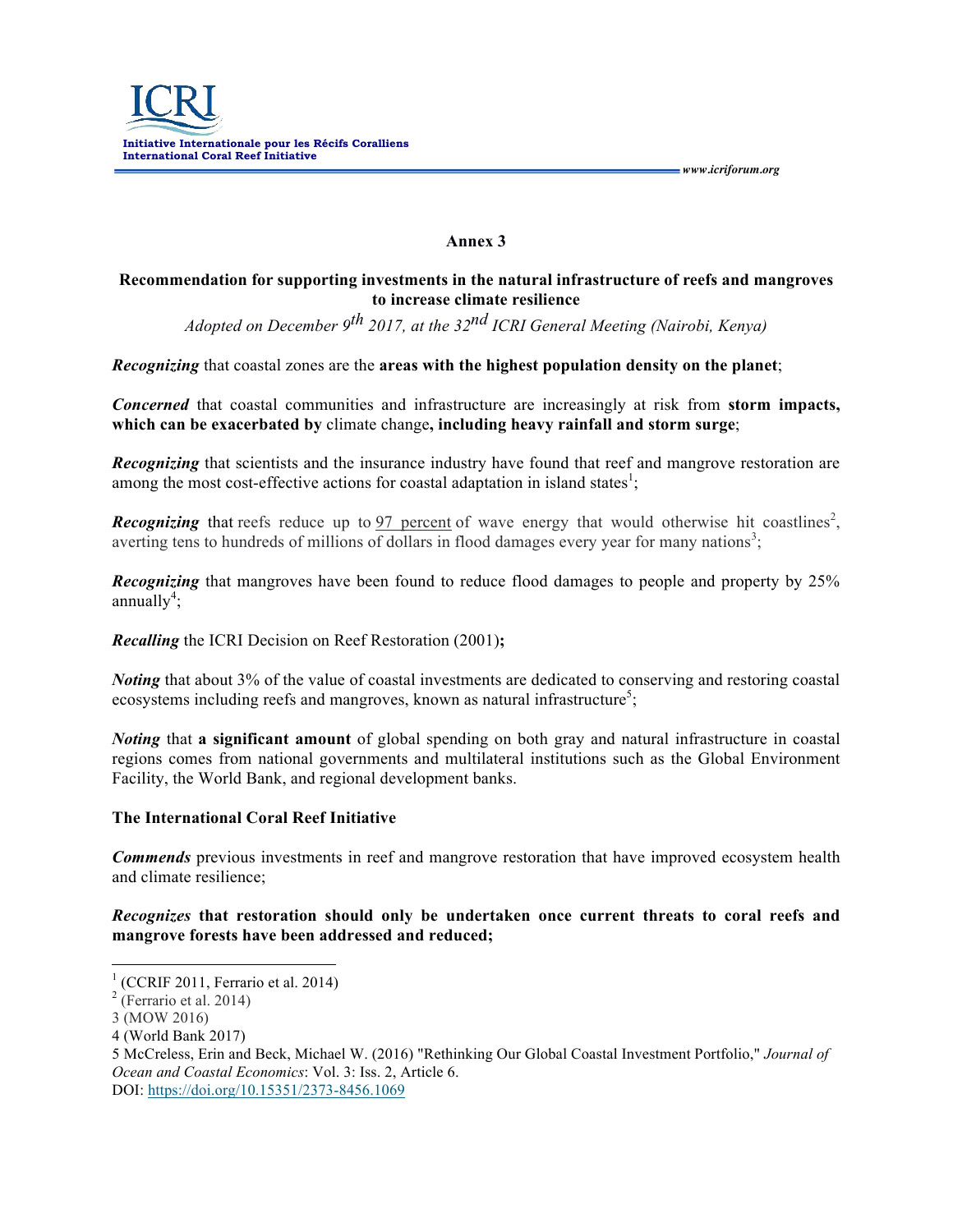

*Recognizes* the need to further increase global financial investment in coastal natural infrastructure such as through reef **conservation and** restoration, particularly where human communities are most at risk from climate change impacts;

 *www.icriforum.org* 

*Encourages* efforts to identify specific opportunities for conserving and restoring reefs and mangroves, and to select sites where this natural infrastructure will most effectively mitigate risks associated with climate change;

*Recognizes* the need to develop innovative funding mechanisms for coral reef and mangrove conservation and restoration;

*Encourages* development banks **and agencies** to **develop** funding approaches to better support natural **and hybrid** infrastructure for risk reduction **as cost effective and sustainable solutions**;

*Encourages* governments to **promote the consideration of** natural infrastructure alternatives such as mangrove **forest** and reef **conservation and** restoration in assessments of the cost effectiveness of risk reduction measures;

*Encourages* the insurance and finance sectors to develop new tools such as Resilience Bonds that could support the **conservation and** rebuilding of mangroves and reefs for risk reduction;

*Calls upon* ICRI members to promote the development of natural approaches for increasing coral reef health and climate resilience;

*Encourages* efforts to strengthen partnerships between local communities, governments, international agencies, and the private sector to identify mechanisms for funding natural infrastructure projects.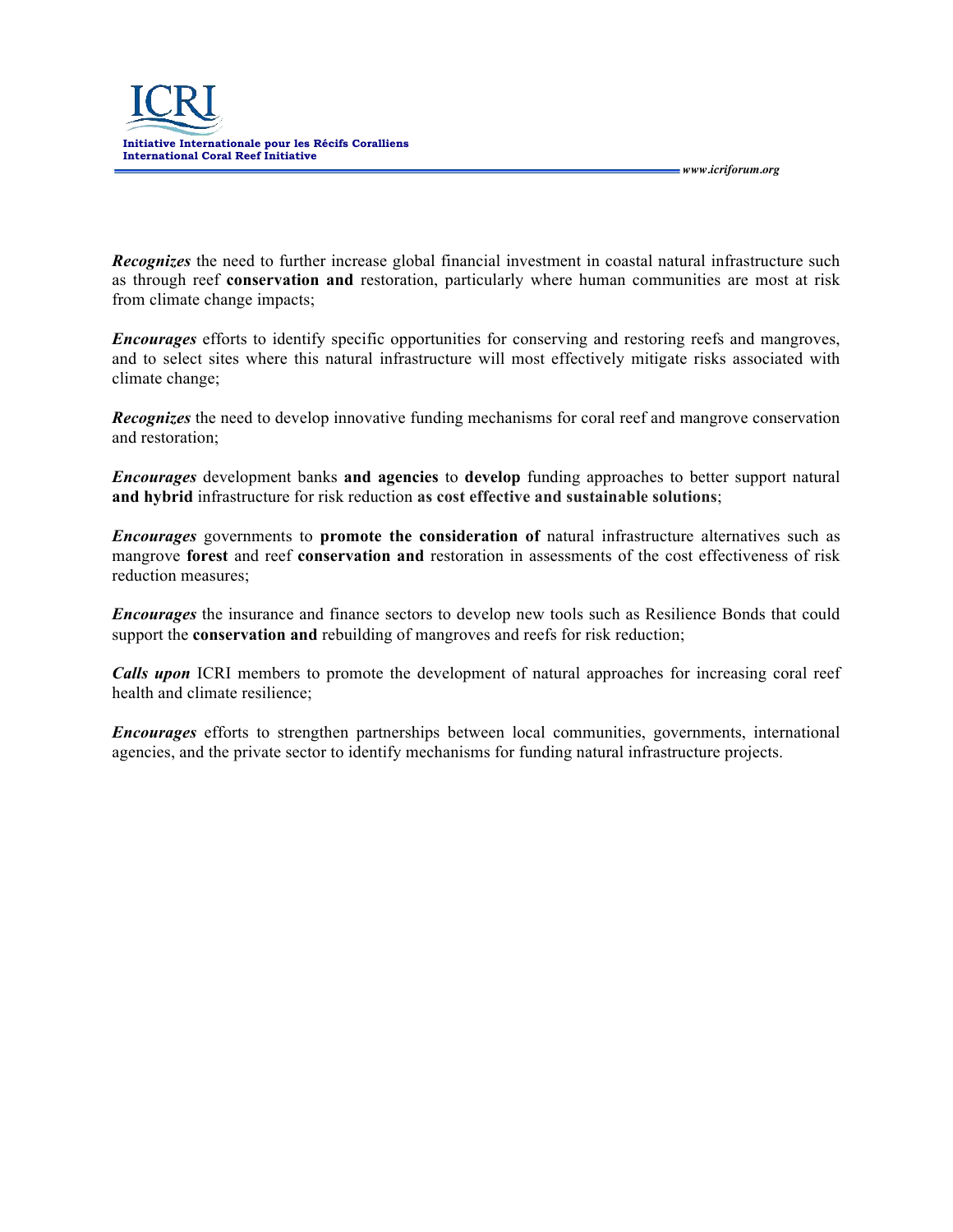

#### **Annex 4**

**Recommendation to reduce damage due to dredging and dumping on coral reefs** *Adopted on December 9th 2017, at the 32nd ICRI General Meeting (Nairobi, Kenya)*

*Noting* the World Association for Waterborne Transport Infrastructure Report number 108, Dredging and Port Construction around Coral Reefs;

*Recognizing* that the anthropogenic damage due to dredging and physical alteration of reef structures are serious issues of global concern;

*Recalling* goal 3.3 of theme 3 of ICRI Action plan to improve regulation and enforcement to reduce direct anthropogenic damage due to dredging and physical alteration of reef structures;

#### **The International Coral Reef Initiative**

*Encourages* governments to avoid, minimize and mitigate, the impacts of dredging and dumping activities in areas that might damage coral reefs;

*Further calls* on ICRI members to promote marine and coastal sustainable tourism, especially for cruising activities;

*Resolves* to promote exchanges of expertise and best practices to avoid, minimize, and mitigate the impacts to coral reefs due to construction of new harbors and ports, and new waterways;

*Resolves* to promote exchange of expertise, best practices, and lessons learned to avoid impacts on coral reefs of dumping of dredge materials.